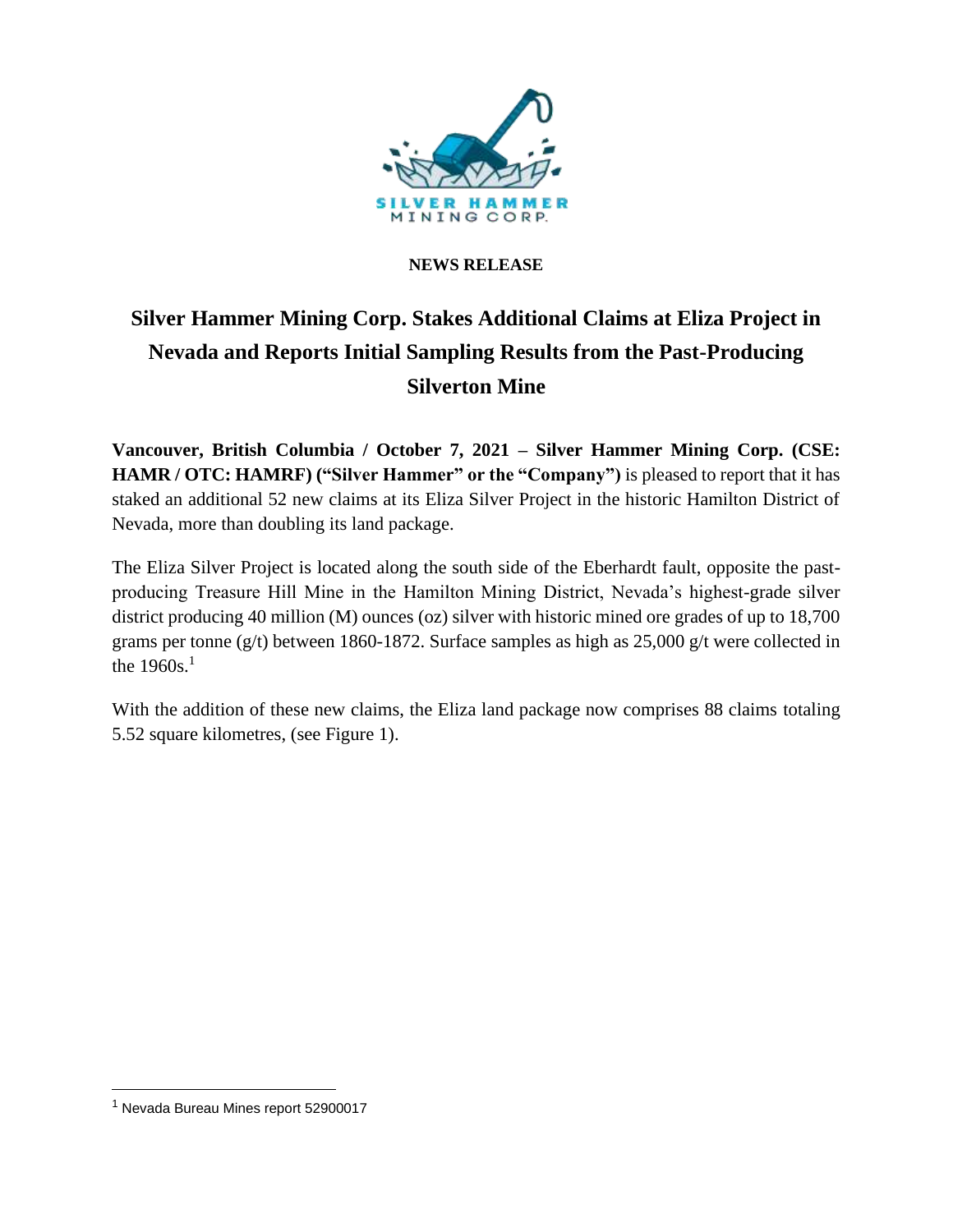

Figure 1. Eliza silver complex, Hamilton, Nevada, included previously reported surface samples. (See September 9, 2021 News Release for comprehensive sampling data).

"Our initial exploration work has identified mineralization that extends onto these newly acquired claims along the lower half of the Eliza project," stated President Morgan Lekstrom. "We are currently conducting a mapping and geochemistry program on the property where we see significant potential for discovery in areas that have never been explored using modern exploration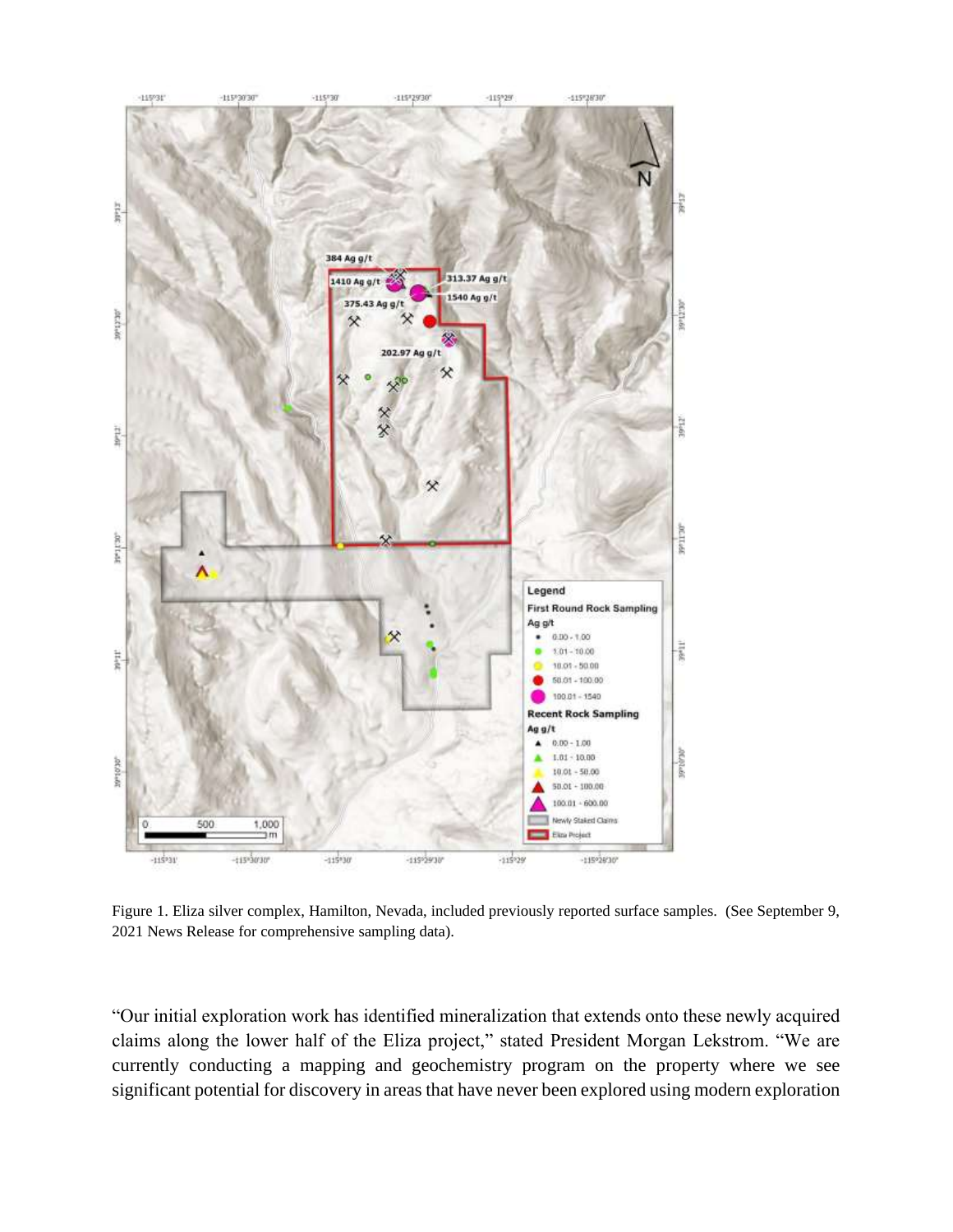techniques. We will use this data to plan an extensive initial exploration program targeted for early 2022."

Additionally, initial results from a sampling program at the Company's Silverton Mine, a project sharing similar geology and Aster signature to Kinross Gold's Round Mountain project located approximately 108 kilometres to the west, have confirmed surface gold mineralization on the east side of the property. A sample of 6.1 g/t gold was taken from the silicified tuff (see Figure 2).



Figure 2. Silverton claim layout with northeast sampling showing 6.1  $g/t$  gold from a surface sample

The Company also announces that David Grandy has stepped down as a director of the Company in order to pursue other opportunities. The Company thanks Mr. Grandy for his services, including helping take the company public, and wishes him the best in his future endeavours.

## **Qualified Person**

Technical aspects of this press release have been reviewed and approved under the supervision of Philip Mulholland, P.Geo. Mr. Mulholland is a Qualified Person (QP) under National Instrument 43-101 Standards of Disclosure for Mineral Projects.

## **About Silver Hammer Mining Corp.**

Silver Hammer Mining Corp. is a junior resource company advancing the past-producing Silver Strand Mine in the Coeur d'Alene Mining District in Idaho, USA, both the Eliza Silver Project and the Silverton